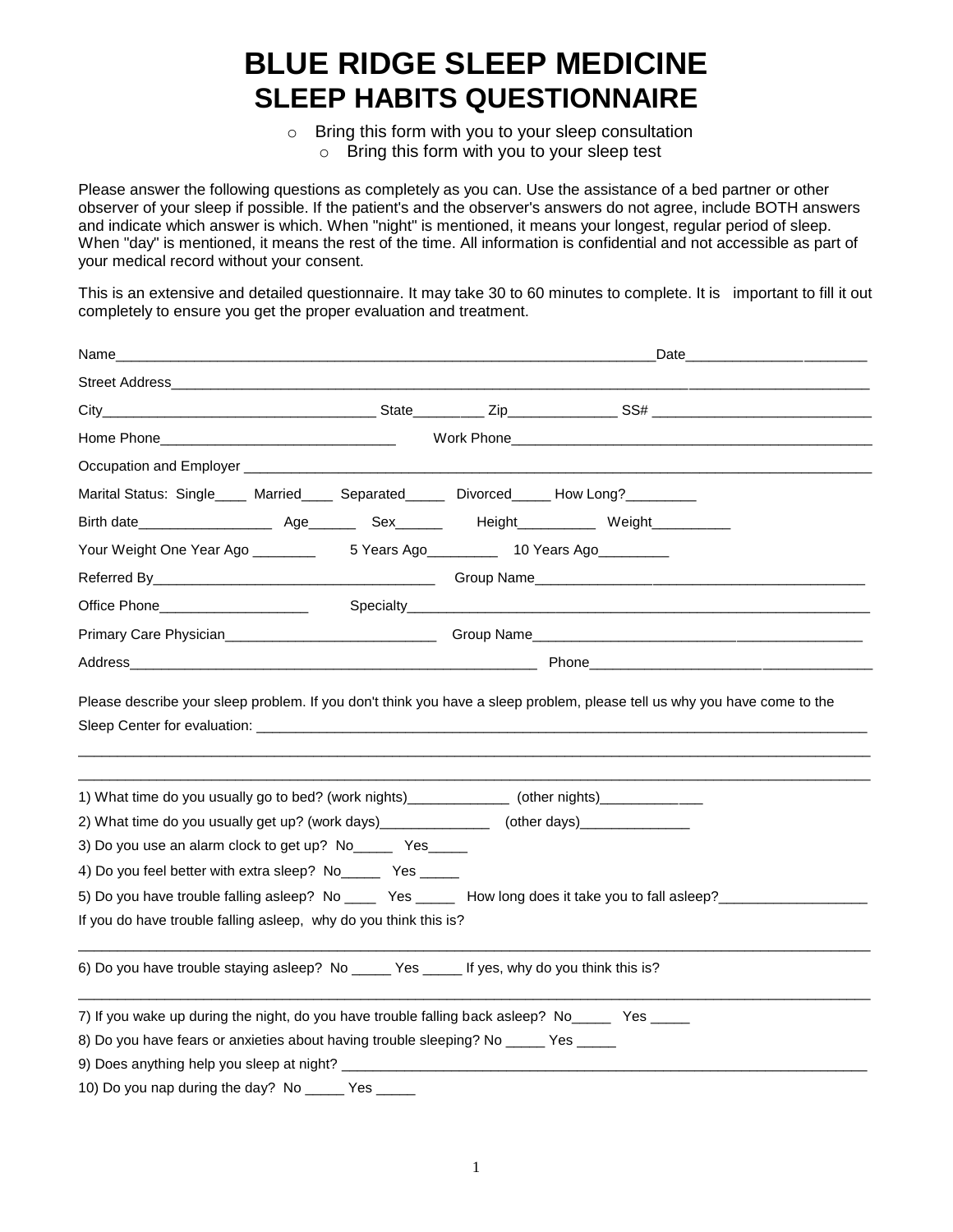#### 11) **Please rate how often you:**

|                                                                                                                                                                                                                    | <b>Never</b> | <b>Rarely</b> | <b>Sometimes</b> | <b>Frequently</b> | <b>Constantly</b> |
|--------------------------------------------------------------------------------------------------------------------------------------------------------------------------------------------------------------------|--------------|---------------|------------------|-------------------|-------------------|
| Have vivid dream-like scenes<br>upon awakening or going to<br>sleep (dream while awake)                                                                                                                            |              |               |                  |                   |                   |
| Feel unable to move<br>(paralyzed) when waking<br>or falling asleep                                                                                                                                                |              |               |                  |                   |                   |
| Experience loss of muscle<br>tone when extremely emotional                                                                                                                                                         |              |               |                  |                   |                   |
| Kick during the night                                                                                                                                                                                              |              |               |                  |                   |                   |
| Experience crawling and<br>aching feelings in your legs                                                                                                                                                            |              |               |                  |                   |                   |
| Toss and turn while sleeping                                                                                                                                                                                       |              |               |                  |                   |                   |
| Urinate frequently at night                                                                                                                                                                                        |              |               |                  |                   |                   |
| Sweat excessively during<br>the night                                                                                                                                                                              |              |               |                  |                   |                   |
| Have difficulty waking up<br>in the morning                                                                                                                                                                        |              |               |                  |                   |                   |
| Awaken from sleep short<br>of breath                                                                                                                                                                               |              |               |                  |                   |                   |
| Awaken with dry mouth                                                                                                                                                                                              |              |               |                  |                   |                   |
| Awaken at night with heartburn,<br>belching or with cough/wheezing                                                                                                                                                 |              |               |                  |                   |                   |
| Awaken at night with your heart pounding<br>or beating irregularly                                                                                                                                                 |              |               |                  |                   |                   |
| Awaken with a headache                                                                                                                                                                                             |              |               |                  |                   |                   |
| Fall asleep while driving                                                                                                                                                                                          |              |               |                  |                   |                   |
| Have "sleep attacks" during the day                                                                                                                                                                                |              |               |                  |                   |                   |
| Snore                                                                                                                                                                                                              |              |               |                  |                   |                   |
| 12) With 10 being the loudest, how would you rate your snoring on a scale from 1 to 10 ? ________<br>13) Do you relate your snoring to weight gain or any other medical conditions? Now Yes What other conditions? |              |               |                  |                   |                   |
| 14) Do you experience fatigue, sleepiness, or decreased energy during the day? No _____ Yes ______                                                                                                                 |              |               |                  |                   |                   |
| 15) Is there anything that you think is important about your sleep that is not addressed above?                                                                                                                    |              |               |                  |                   |                   |
|                                                                                                                                                                                                                    |              |               |                  |                   |                   |
|                                                                                                                                                                                                                    |              |               |                  |                   |                   |
| 16) Have you ever been treated by a Psychiatrist, Psychologist, or other mental health professional?<br>No<br>Yes If yes, please indicate when you were treated and for what type of problem:                      |              |               |                  |                   |                   |

\_\_\_\_\_\_\_\_\_\_\_\_\_\_\_\_\_\_\_\_\_\_\_\_\_\_\_\_\_\_\_\_\_\_\_\_\_\_\_\_\_\_\_\_\_\_\_\_\_\_\_\_\_\_\_\_\_\_\_\_\_\_\_\_\_\_\_\_\_\_\_\_\_\_\_\_\_\_\_\_\_\_\_\_\_\_\_\_\_\_\_\_\_\_\_\_\_\_\_\_\_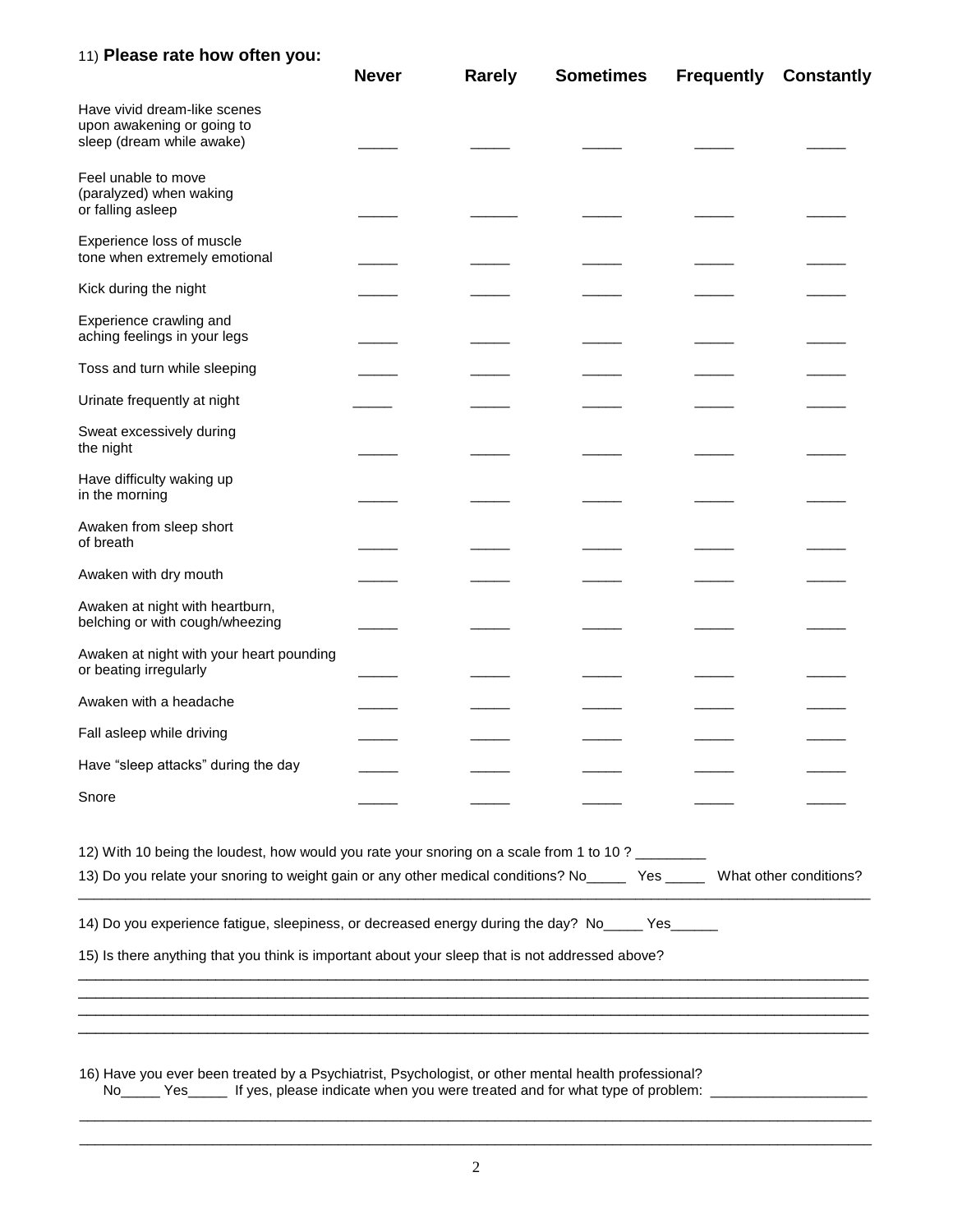|                     | 18) Please place a check mark next to any conditions you have ever had:  |             |                                                                                                                                                                                          |  |
|---------------------|--------------------------------------------------------------------------|-------------|------------------------------------------------------------------------------------------------------------------------------------------------------------------------------------------|--|
|                     | Anemia                                                                   |             | Heart attack                                                                                                                                                                             |  |
|                     | Arthritis                                                                |             | Heartburn/ulcers                                                                                                                                                                         |  |
|                     | Asthma                                                                   |             | Heart disease/heart failure                                                                                                                                                              |  |
|                     | ____Breathing trouble at night                                           |             | Hiatal hernia                                                                                                                                                                            |  |
|                     | _____Chronic pain<br>Decreased sexual interest                           |             | High blood pressure<br>Hyperactivity as a child                                                                                                                                          |  |
|                     | Dental problems                                                          |             | Kidney problems                                                                                                                                                                          |  |
|                     | __Depression                                                             |             | Nose and throat problems                                                                                                                                                                 |  |
|                     | <b>Diabetes</b>                                                          |             | Panic attacks                                                                                                                                                                            |  |
|                     | Drug or alcohol problems                                                 |             | Parkinson's disease                                                                                                                                                                      |  |
|                     | Emphysema                                                                |             | Severe anxiety or nervousness                                                                                                                                                            |  |
|                     | Epilepsy or seizures                                                     |             | Sexual problems                                                                                                                                                                          |  |
|                     | <b>Eibrositis</b>                                                        |             | Shortness of breath                                                                                                                                                                      |  |
|                     | ___Frequent headaches                                                    |             | Suicide attempts                                                                                                                                                                         |  |
|                     | Hallucinations or delusions                                              |             | __Thyroid problems                                                                                                                                                                       |  |
|                     | _____Head injury or surgery                                              |             | Wear dentures                                                                                                                                                                            |  |
|                     | 19) Do you have any medical problem not listed above? No_______ Yes_____ |             |                                                                                                                                                                                          |  |
|                     |                                                                          |             |                                                                                                                                                                                          |  |
|                     |                                                                          |             |                                                                                                                                                                                          |  |
|                     |                                                                          |             |                                                                                                                                                                                          |  |
|                     |                                                                          |             |                                                                                                                                                                                          |  |
|                     |                                                                          |             | 20) Please list any surgeries or hospitalizations: List the year, operation and reasons for any hospitalizations: _____________________                                                  |  |
|                     | Please list and give details:                                            |             | 21) Do you take any medications (by prescription or over-the-counter)? No_______ Yes______                                                                                               |  |
|                     | Name of Drug                                                             | Amount/dose | How often<br>Reason                                                                                                                                                                      |  |
|                     |                                                                          |             |                                                                                                                                                                                          |  |
|                     |                                                                          |             |                                                                                                                                                                                          |  |
|                     |                                                                          |             |                                                                                                                                                                                          |  |
|                     |                                                                          |             |                                                                                                                                                                                          |  |
|                     |                                                                          |             |                                                                                                                                                                                          |  |
|                     |                                                                          |             |                                                                                                                                                                                          |  |
|                     |                                                                          |             |                                                                                                                                                                                          |  |
|                     |                                                                          |             |                                                                                                                                                                                          |  |
|                     |                                                                          |             |                                                                                                                                                                                          |  |
|                     |                                                                          |             |                                                                                                                                                                                          |  |
|                     |                                                                          |             |                                                                                                                                                                                          |  |
|                     |                                                                          |             | 23) Do you drink alcoholic beverages? No<br>Yes Theys, on the average, how many alcoholic beverages do you<br>drink: On weekends? ______drinks per day On weekdays? ______drinks per day |  |
| often?_____________ |                                                                          |             | 24) Do you smoke or use tobacco? No____ Yes _____If yes, what kind of tobacco?____________________________ How                                                                           |  |

26) How late in the day do you drink caffeinated beverages? \_\_\_\_\_\_\_\_\_\_\_\_\_\_\_\_\_\_\_\_\_\_\_\_\_\_\_\_\_\_\_\_\_\_\_\_\_\_\_\_\_\_\_\_\_\_\_\_\_\_\_\_ 27) List any medical conditions and/or illnesses that run in your family: \_\_\_\_\_\_\_\_\_\_\_\_\_\_\_\_\_\_\_\_\_\_\_\_\_\_\_\_\_\_\_\_\_\_\_\_\_\_\_\_\_\_\_\_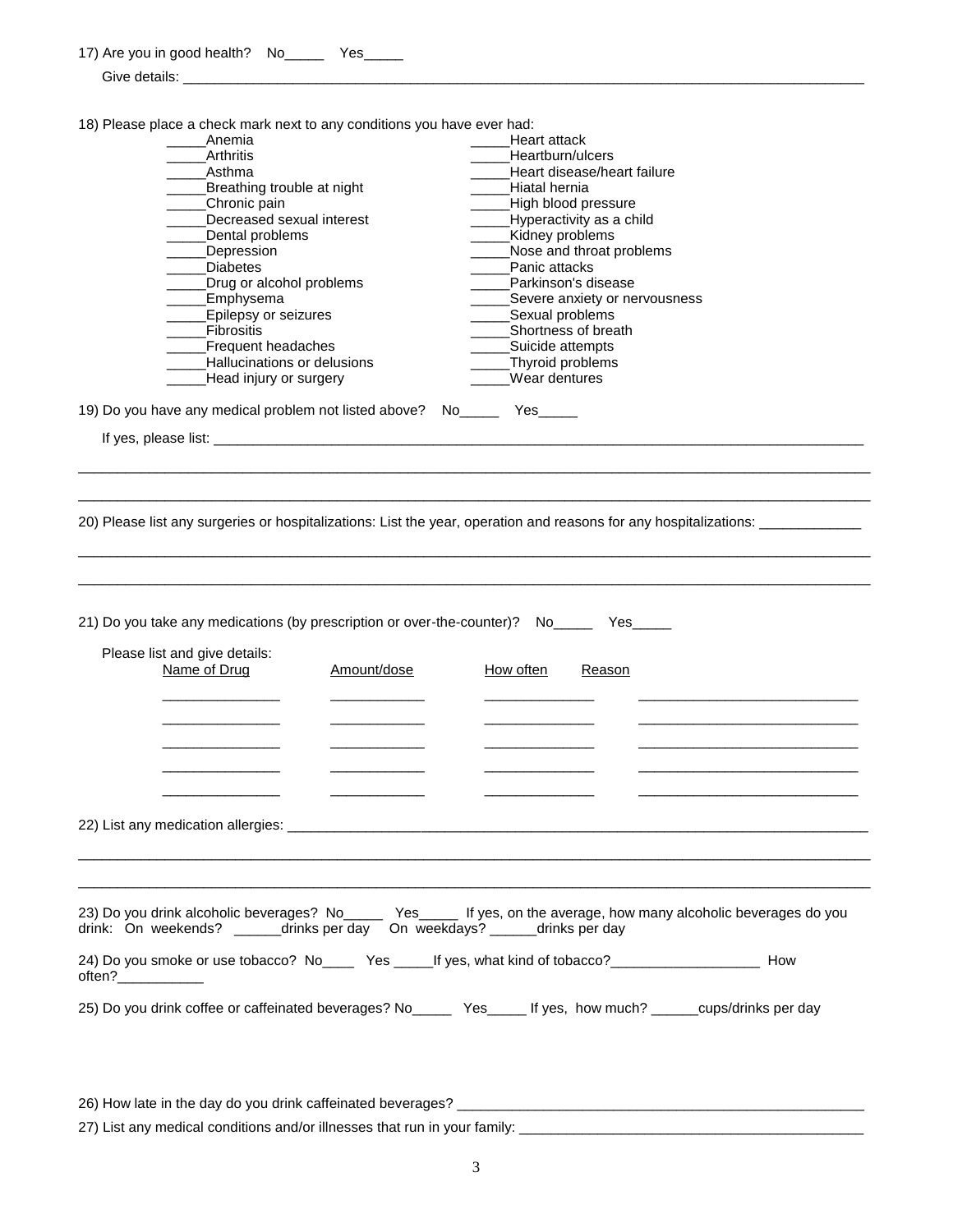28) **Remarks:** If there are any other aspects of your sleep problem that you feel are important, please describe them in this

\_\_\_\_\_\_\_\_\_\_\_\_\_\_\_\_\_\_\_\_\_\_\_\_\_\_\_\_\_\_\_\_\_\_\_\_\_\_\_\_\_\_\_\_\_\_\_\_\_\_\_\_\_\_\_\_\_\_\_\_\_\_\_\_\_\_\_\_\_\_\_\_\_\_\_\_\_\_\_\_\_\_\_\_\_\_\_\_\_\_\_\_\_\_\_\_\_\_\_\_\_

\_\_\_\_\_\_\_\_\_\_\_\_\_\_\_\_\_\_\_\_\_\_\_\_\_\_\_\_\_\_\_\_\_\_\_\_\_\_\_\_\_\_\_\_\_\_\_\_\_\_\_\_\_\_\_\_\_\_\_\_\_\_\_\_\_\_\_\_\_\_\_\_\_\_\_\_\_\_\_\_\_\_\_\_\_\_\_\_\_\_\_\_\_\_\_\_\_\_\_\_\_ \_\_\_\_\_\_\_\_\_\_\_\_\_\_\_\_\_\_\_\_\_\_\_\_\_\_\_\_\_\_\_\_\_\_\_\_\_\_\_\_\_\_\_\_\_\_\_\_\_\_\_\_\_\_\_\_\_\_\_\_\_\_\_\_\_\_\_\_\_\_\_\_\_\_\_\_\_\_\_\_\_\_\_\_\_\_\_\_\_\_\_\_\_\_\_\_\_\_\_\_\_

space: \_\_\_\_\_\_\_\_\_\_\_\_\_\_\_\_\_\_\_\_\_\_\_\_\_\_\_\_\_\_\_\_\_\_\_\_\_\_\_\_\_\_\_\_\_\_\_\_\_\_\_\_\_\_\_\_\_\_\_\_\_\_\_\_\_\_\_\_\_\_\_\_\_\_\_\_\_\_\_\_\_\_\_\_\_\_\_\_\_\_\_\_

## **THE MODIFIED EPWORTH SLEEPINESS SCALE**

Please rate how likely you are to doze off or fall asleep in the following situations, in contrast to "just feeling tired." This refers to your usual way of life in recent times. Even if you have not done some of these activities recently, try to work out how they would affect you. Use the following scale to choose the most appropriate number for each situation:

- $0 =$  would never doze
- $1 =$  slight chance of dozing
- 2 = moderate chance of dozing
- 3 = high chance of dozing

|                                                                 | <b>CHANCE</b><br>OF. |
|-----------------------------------------------------------------|----------------------|
| <b>SITUATION</b>                                                | <b>DOZING</b>        |
| Sitting and Reading                                             |                      |
| Watching TV                                                     |                      |
| Sitting, inactive in a public place (theater, meeting, etc.)    |                      |
| As a passenger in a car for an hour without a break             |                      |
| Lying down to rest in the afternoon (when circumstances permit) |                      |
| Sitting and talking to someone                                  |                      |
| Sitting quietly after a lunch                                   |                      |
| In a car, while stopped for a few minutes in the traffic        |                      |

#### THANK YOU FOR YOUR COOPERATION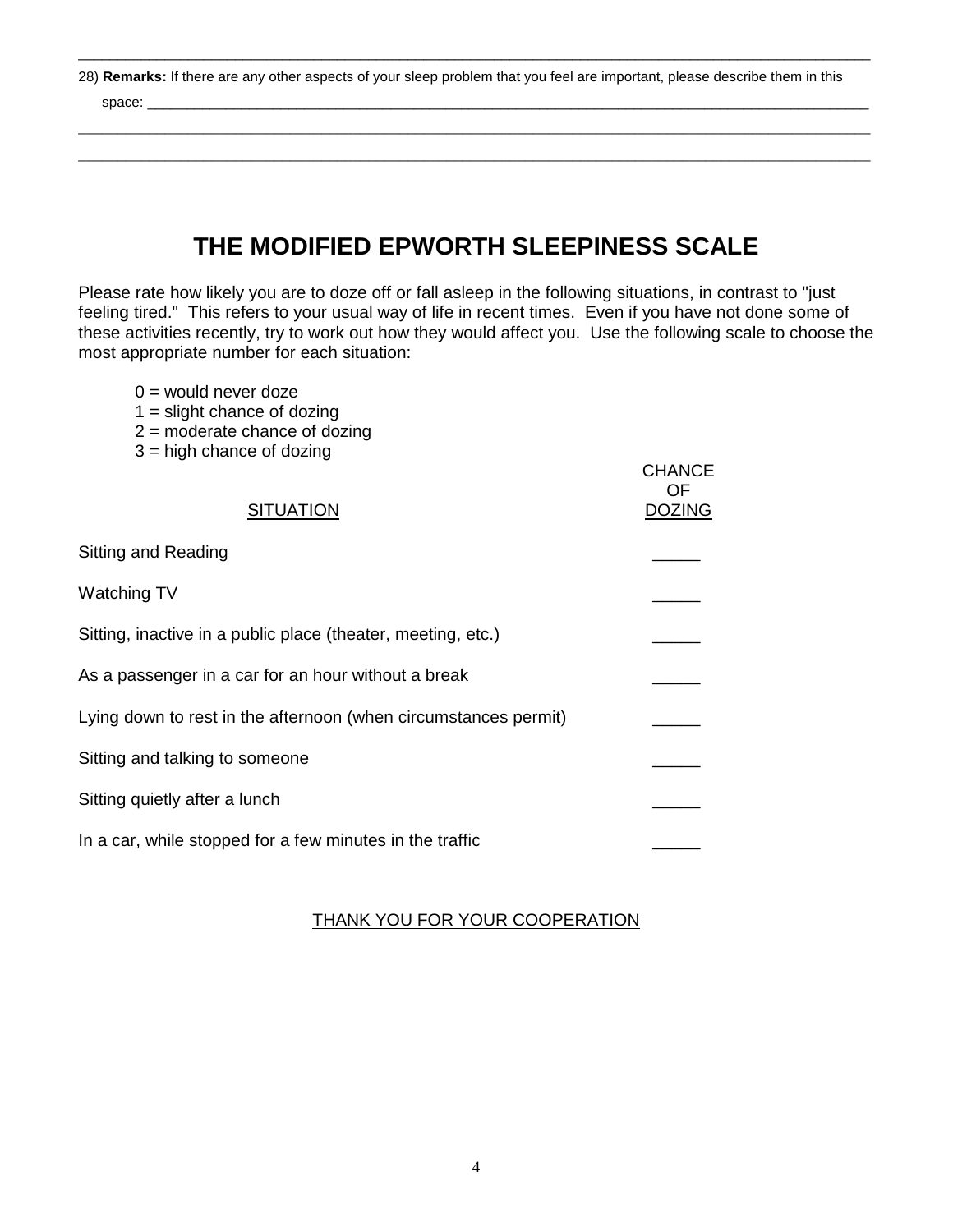### **BEDPARTNER'S (BP) QUESTIONNAIRE FOR EXCESSIVE DAYTIME SLEEPINESS**

To the Patient: Please have your **BEDPARTNER (BP)** complete this form. Return it with the other sleep forms.

| To the Patient's Bedpartner: Please complete this form, giving us YOUR observations of the patient's<br>condition.                                                                                                                                         |  |  |
|------------------------------------------------------------------------------------------------------------------------------------------------------------------------------------------------------------------------------------------------------------|--|--|
|                                                                                                                                                                                                                                                            |  |  |
|                                                                                                                                                                                                                                                            |  |  |
| 1) What is your BP's problem? (Describe in Detail): _____________________________                                                                                                                                                                          |  |  |
| 2) Does your BP snore? Yes_______ No______<br>If yes, how long have you known your BP to snore (indicate months, years, etc.)? ___________                                                                                                                 |  |  |
| 3) Does he/she snore on his/her:<br><b>Back</b><br>No <sub>_____</sub> or Moderately Loud______ Very Loud_____<br>Sides No <sub>_____</sub> or Moderately Loud______ Very Loud_____<br>Stomach No <sub>_____</sub> or Moderately Loud______ Very Loud_____ |  |  |
| 4) Do you consistently sleep in the same bedroom? Yes_______ No_____                                                                                                                                                                                       |  |  |
| 5) How long have you slept in separate rooms? (indicate months, years, etc.) __________                                                                                                                                                                    |  |  |
| 6) Does your BP seem to stop breathing in his/her sleep? Yes_______ No_____                                                                                                                                                                                |  |  |
| If yes, how long has this occurred? (indicate months, years, etc.)_______________                                                                                                                                                                          |  |  |
| If yes, how long are the pauses in breathing?<br>If yes, does he/she gasp for air afterwards? Yes_______ No______                                                                                                                                          |  |  |
| 7) Does your BP move around in bed? Yes_______ No______<br>If yes, does he/she toss and turn? Yes________ No______<br>If yes, are the movements small, regular, leg movements? Yes_______ No_____                                                          |  |  |
| 8) Does your BP grind his/her teeth in their sleep? Yes _______ No                                                                                                                                                                                         |  |  |
| 9) Is your BP sleepier than you most of the time? Yes_______ No__<br>If yes, will he/she nap before bedtime? Yes_______ No ____                                                                                                                            |  |  |
| If yes, how often? _______days per week or _______days per month                                                                                                                                                                                           |  |  |
| 10) Will your BP fall asleep?:<br>In church<br>While driving<br>With company Yes                                                                                                                                                                           |  |  |